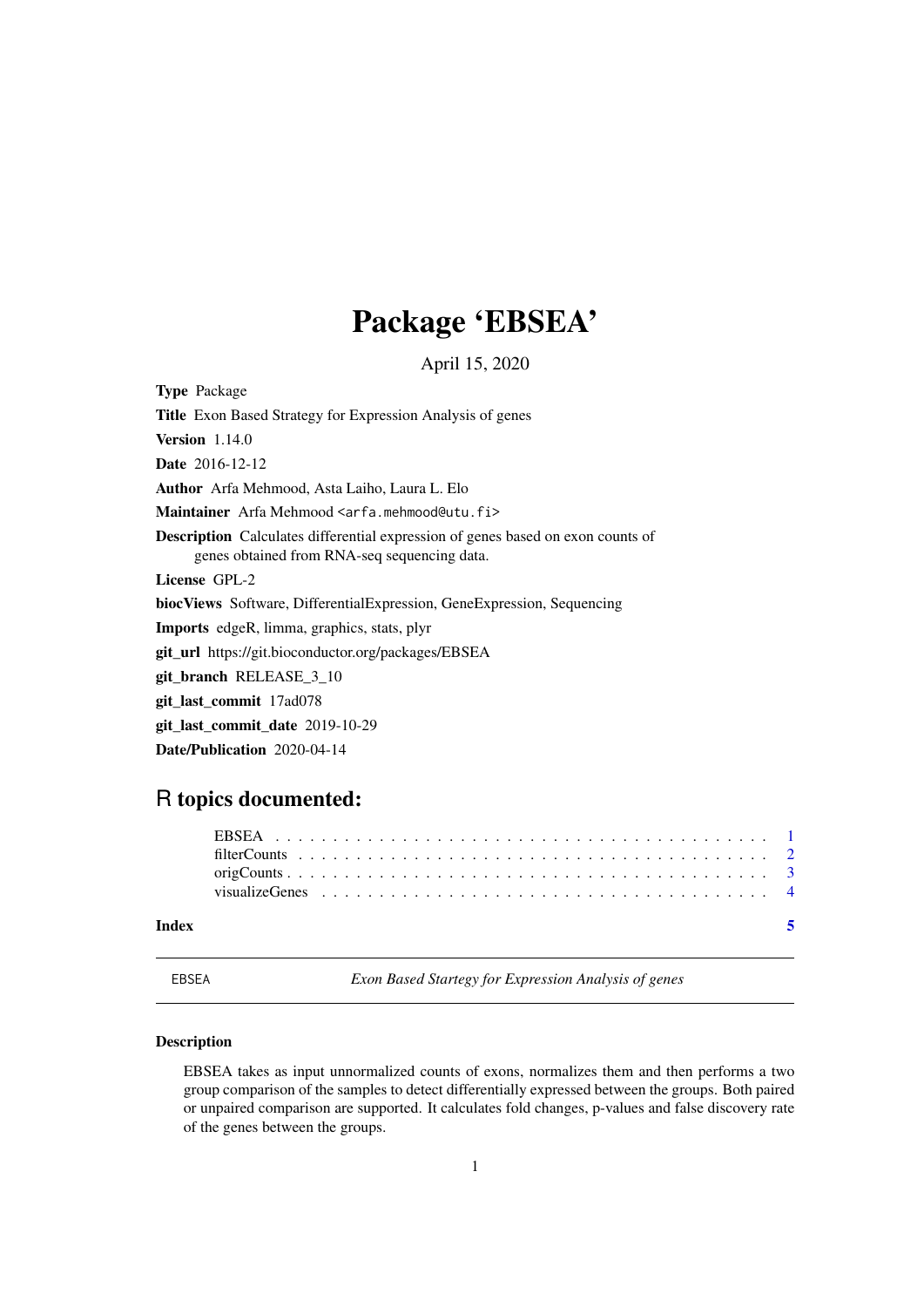#### <span id="page-1-0"></span>Usage

```
EBSEA(data, group, paired = FALSE, plot = FALSE)
```
#### Arguments

| data   | A dataframe of exon count data                                                  |
|--------|---------------------------------------------------------------------------------|
| group  | A vector indicating the sample groups in the experiment                         |
| paired | A logical indicating whether the samples are paired or unpaired. Default: FALSE |
| plot   | A logical indicating whether a volcano plot is visualized. Default: FALSE       |
|        |                                                                                 |

#### Value

EBSEA returns a list of two dataframes. ExonTable is a dataframe that contains exon statistics including log fold change, p-values, adjusted p-values, average expression and fold change. GeneTable is a dataframe that contains the corresponding fold change, log fold change, p-values and false discovery rate.

#### References

Laiho, A., & Elo, L. L. (2014). A note on an exon-based strategy to identify differentially expressed genes in RNA-seq experiments. PloS One, 9(12), e115964.

#### See Also

[visualizeGenes](#page-3-1)

#### Examples

```
data(origCounts)
group <- c('Group1', 'Group1', 'Group1', 'Group2', 'Group2', 'Group2', 'Group2')
result <- EBSEA(origCounts, group)
```
filterCounts *Filter Count Data*

#### Description

The exons are filtered based on their expression levels so that each exon has a mean greater than 1 or user defined mean.

#### Usage

```
filterCounts(x, mean)
```
#### Arguments

| X    | A numeric data frame of counts in the sample with gene and exon number as the |
|------|-------------------------------------------------------------------------------|
|      | row names and samples as the column names                                     |
| mean | The mean value to filter the genes below the threshold                        |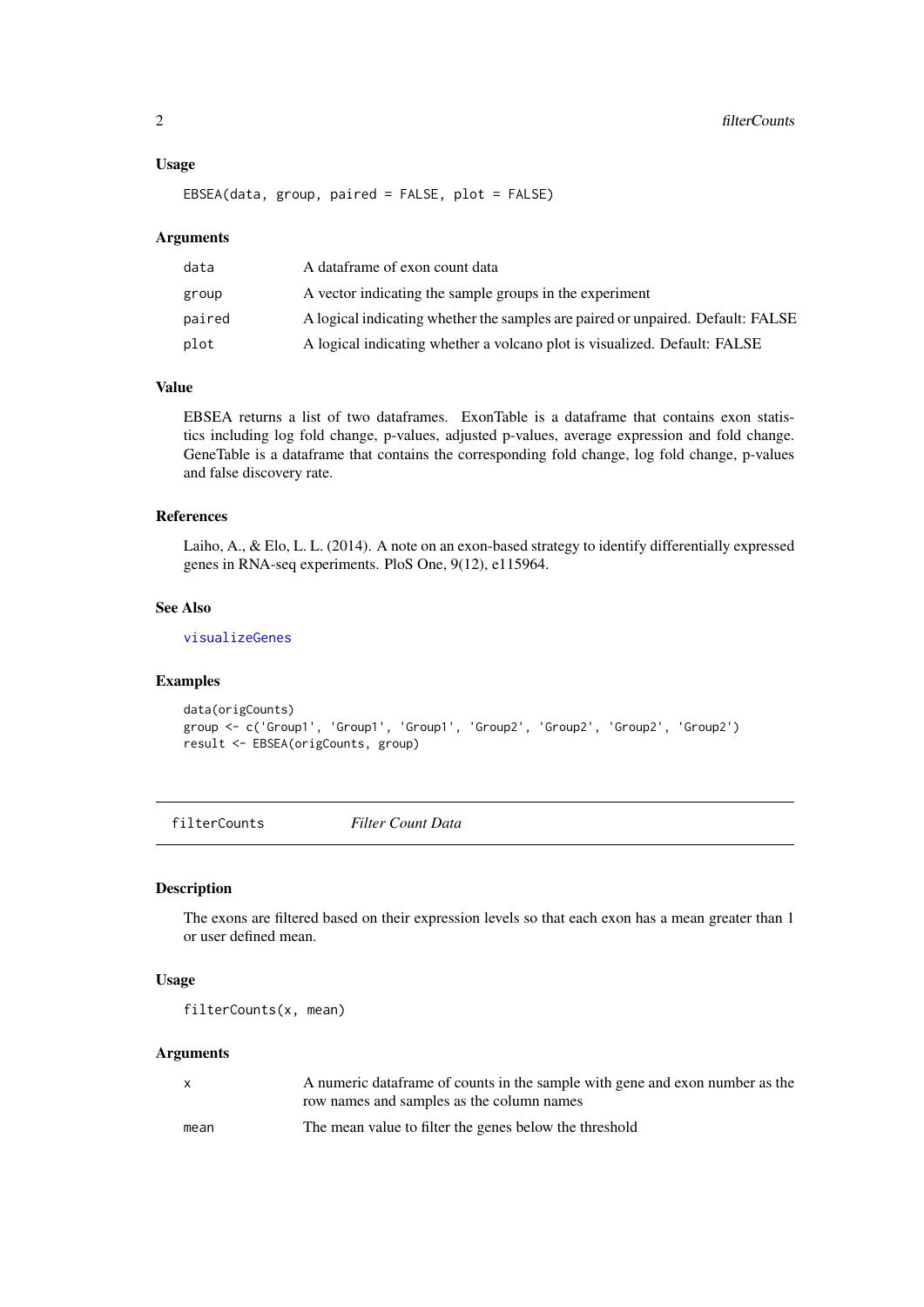#### <span id="page-2-0"></span>origCounts 3

#### Value

A dataframe of filtered counts of exons

#### See Also

[EBSEA](#page-0-1)

#### Examples

```
data(origCounts)
res <- filterCounts(origCounts)
```
#### origCounts *Subset of Pasilla Dataset*

#### Description

origCounts consists of a subset of the exon counts from the pasilla dataset.

#### Usage

data("origCounts")

#### Format

A data frame with 1000 observations on the following 7 variables.

treated1fb a numeric vector treated2fb a numeric vector treated3fb a numeric vector untreated1fb a numeric vector untreated2fb a numeric vector untreated3fb a numeric vector untreated4fb a numeric vector

#### Value

Dataset

#### See Also

[EBSEA](#page-0-1)

#### Examples

data(origCounts)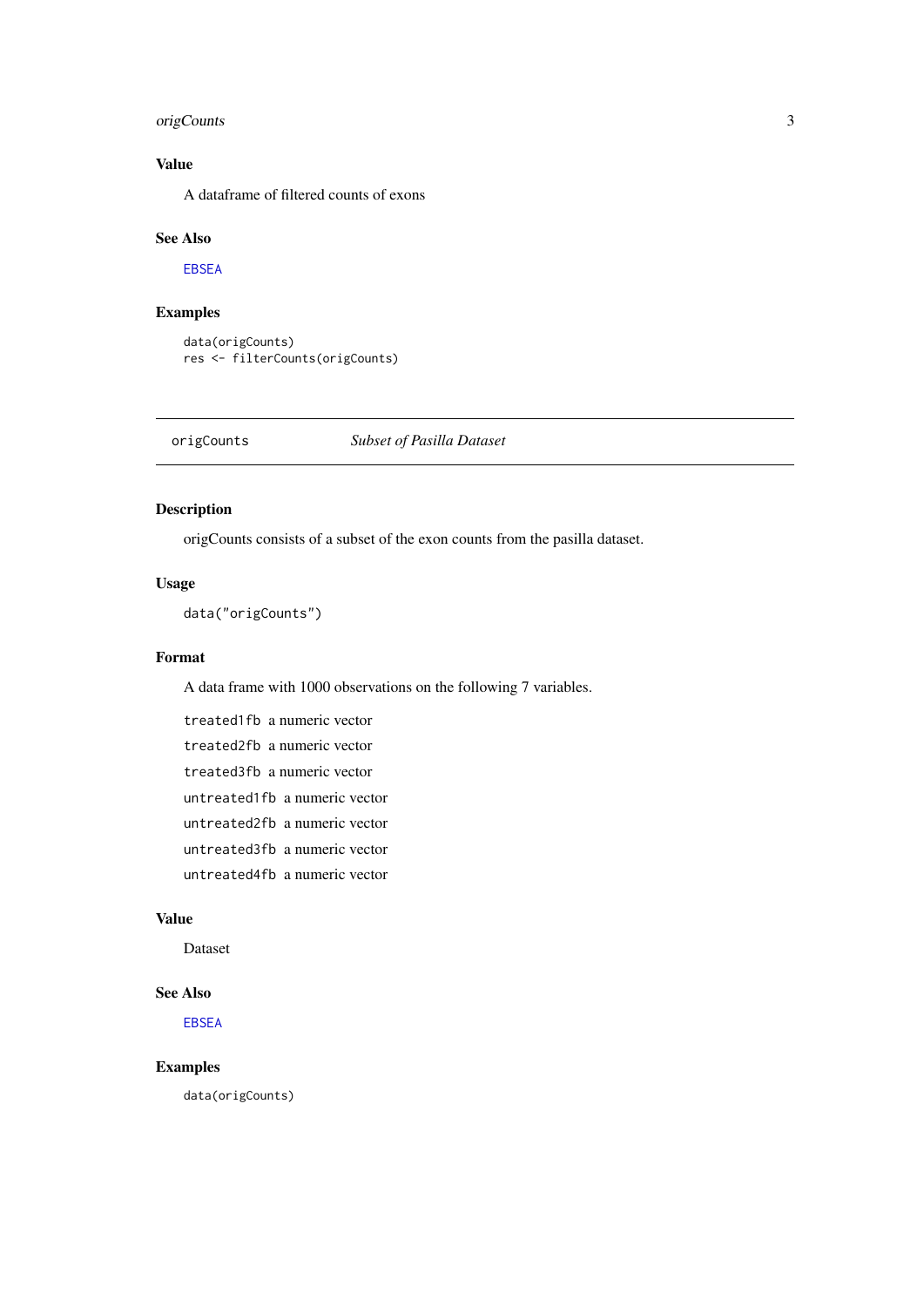<span id="page-3-1"></span><span id="page-3-0"></span>visualizeGenes *Visualize Gene*

#### Description

Plots for each exon of the gene entered by the user, the mean of the counts and the fold changes.

#### Usage

visualizeGenes(gene, ebsea.out)

#### Arguments

| gene      | Gene Name. The gene name should be the from the genes in count data. |
|-----------|----------------------------------------------------------------------|
| ebsea.out | Result object returned by EBSEA                                      |

#### Value

A plot of mean counts and fold changes of exons of a gene.

#### See Also

[EBSEA](#page-0-1)

#### Examples

```
data(origCounts)
group <- c('Group1', 'Group1', 'Group1', 'Group2', 'Group2', 'Group2', 'Group2')
result <- EBSEA(origCounts, group)
visualizeGenes('FBgn0000017', result)
```